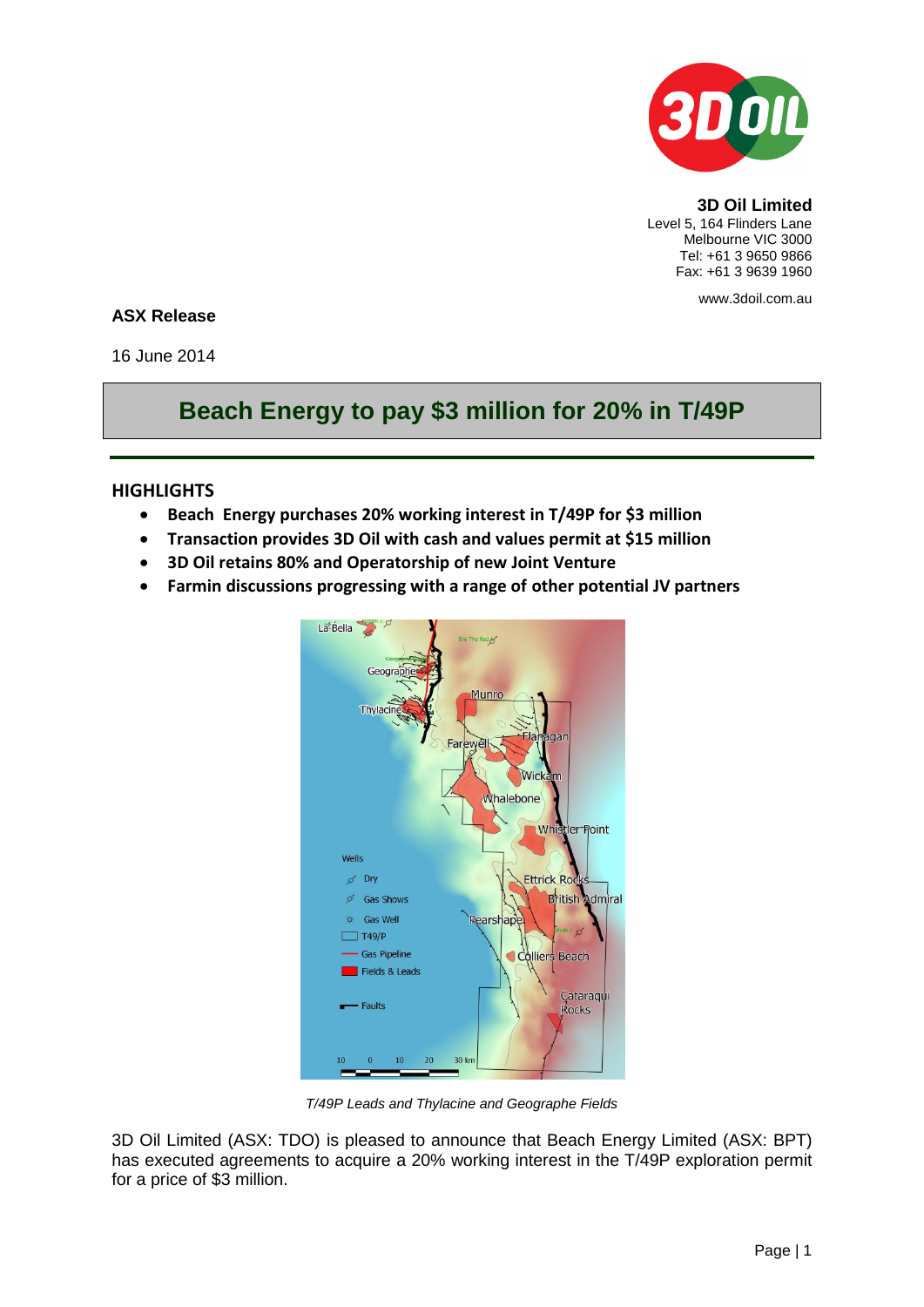The T/49P permit was previously held at a 100% equity interest by TDO since it was acquired via government gazettal in April 2013. Following the completion of this transaction TDO will retain an 80% interest and operatorship of the new T/49P joint venture. T/49P is considered highly prospective for gas and is located offshore in the Otway Basin in Tasmanian waters west of King Island proximal to existing offshore gas infrastructure.

The T/49P permit covers an area of 4,960 km<sup>2</sup> in water depths generally no greater than 100m. The permit is lightly explored covered by a broad grid of 2D seismic data of varying vintages and has two early exploration wells. The permit is adjacent to the Thylacine and Geographe gas fields which have a combined gas in place ("GIP") of over 2 TCF. Thylacine is the largest gas discovery in the Otway Basin.

The T/49P joint venture is planning to initiate its exploration programme with the acquisition of at least  $755 \text{ km}^2$  of 3D seismic. This Flanagan marine seismic survey is scheduled to be acquired late in 2014 subject to joint venture and regulatory approvals. This survey is the major commitment in the primary term of the permit.

The Company is currently in discussions with a range of further potential farminees to jointly explore T/49P.

Commenting on the farmin 3D Oil's Managing Director Noel Newell said "we are extremely happy to have a highly capable company such as Beach Energy working beside us in this exciting permit. Their entry in to the permit validates the technical and commercial rationale behind our original acquisition of this block at 100% equity. We believe the permit has the potential to contain significant gas volumes and this deal provides a further step toward 3D Oil's ambition of being an eastern Australia gas producer."

## **Permit Potential**

Since acquiring T/49P in May 2013 TDO has continued to expand its understanding of the permit's prospectivity. This work has increased the company's confidence in the potential for the permit to contain significant gas volumes.

To date at least 10 leads have been identified from mapping using 2D seismic data. The combined gas in place for these leads is estimated to be in the order of 20 TCF, ranging from medium to large structures by world standards

TDO's highest ranked lead, Flanagan, has the potential to contain a gas in place of up to 6 TCF. The positive assessment of the Flanagan lead's prospectivity is based on its proximity and geological similarity to the Thylacine and Geographe fields.

Based on the above it is the Company's belief that the T/49P permit has the potential to be a world class asset.

## **Gas Markets**

The commercial attractiveness of exploring for gas in eastern Australia has been boosted by a strongly improving gas price environment.

Eastern Australia gas markets are currently in a transition. In recent years, Australian retail gas prices have begun to increase and demand pressures exist that are expected to consolidate these increases from such factors as:

- Exposure to international pricing through LNG exports
- The expiry of major low cost, long term gas contracts